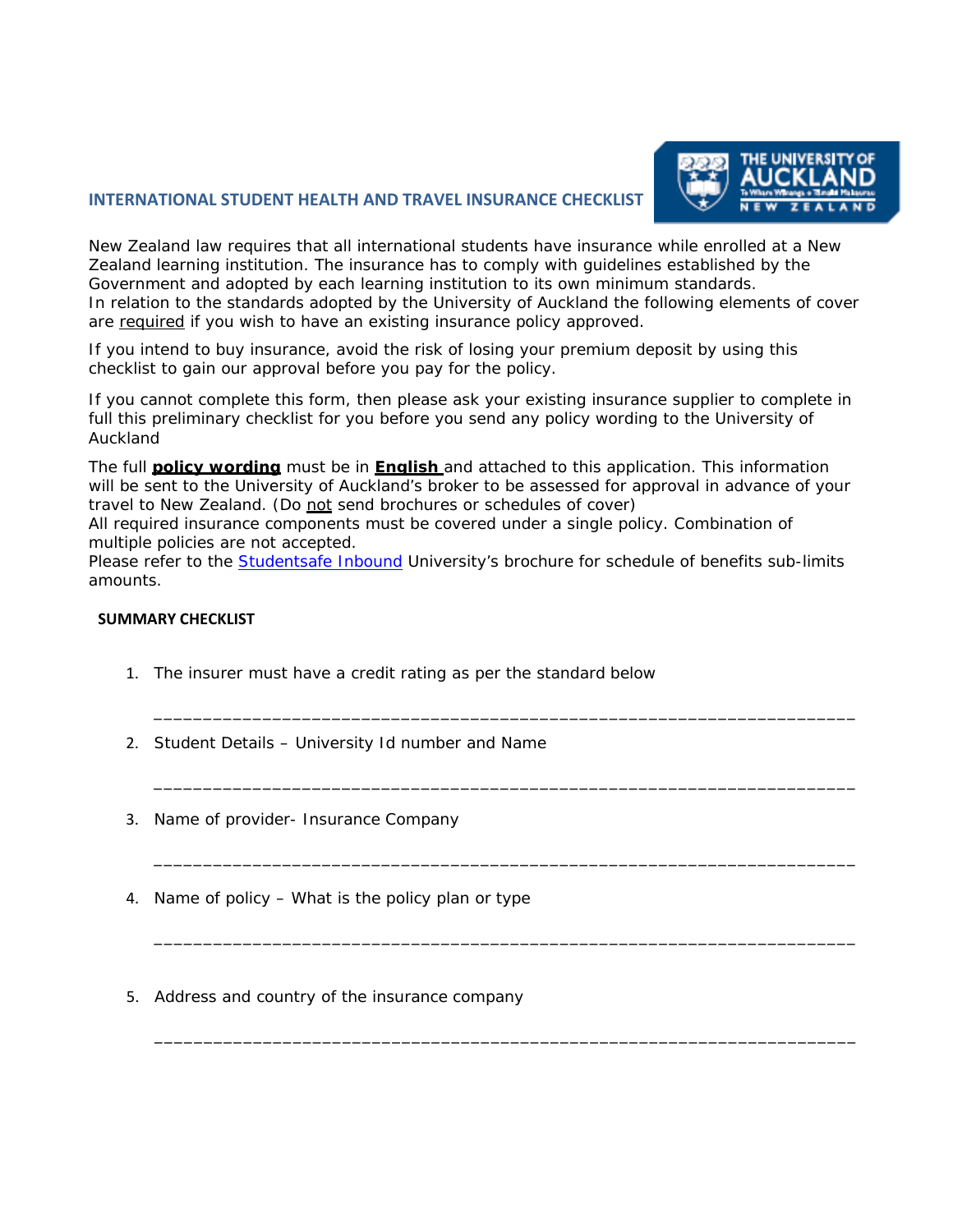| New Zealand Medical and Travel Insurance Requirements:                                                                                                                                                                                                                                                                                         | <b>Does</b><br>policy<br>cover<br>YES/NO | Maximum<br>claimable amount |
|------------------------------------------------------------------------------------------------------------------------------------------------------------------------------------------------------------------------------------------------------------------------------------------------------------------------------------------------|------------------------------------------|-----------------------------|
| The insurance must commence on the day the student leaves<br>home and begins travel to New Zealand                                                                                                                                                                                                                                             |                                          |                             |
| The insurance applies whilst the student is in transit to and<br>from New Zealand                                                                                                                                                                                                                                                              |                                          |                             |
| The insurance applies whilst the student is in New Zealand                                                                                                                                                                                                                                                                                     |                                          |                             |
| The insurance covers the student for trips to their home<br>country and other countries during the period of study in New<br>Zealand                                                                                                                                                                                                           |                                          |                             |
| (e.g. for an excursion or holiday to Australia or to other South<br>Pacific countries)                                                                                                                                                                                                                                                         |                                          |                             |
| The insurer/re-insurer is a reputable and established company<br>with substantial experience in the travel insurance business.<br>The credit rating should be no lower than:                                                                                                                                                                   |                                          |                             |
| A from standard and Poor, B+ from A M Best<br>Companies without a credit rating will not be approved.<br>If the parent company of a policy issuer has a credit<br>rating, then a financial guarantee must be given to the<br>subsidiary insurer issuing the policy. If this financial<br>guarantee is not given, then the subsidiary's policy. |                                          |                             |
| The insurer can provide emergency 24/7 assistance.                                                                                                                                                                                                                                                                                             |                                          |                             |
| The "sum insured" must be high to cover most situations                                                                                                                                                                                                                                                                                        |                                          |                             |
| NZ \$1,000,000 to unlimited cover<br>No dollar sub-limits or durational limits for care Medical<br>benefits must be included but not limited to:                                                                                                                                                                                               |                                          |                             |
| General practitioner visits Prescriptions<br>Hospitalization (both public and private) Optical cover<br>Emergency dental cover                                                                                                                                                                                                                 |                                          |                             |
| There should be no excess applied to medical claims and the<br>insurance should cover 100% of incurred costs.                                                                                                                                                                                                                                  |                                          |                             |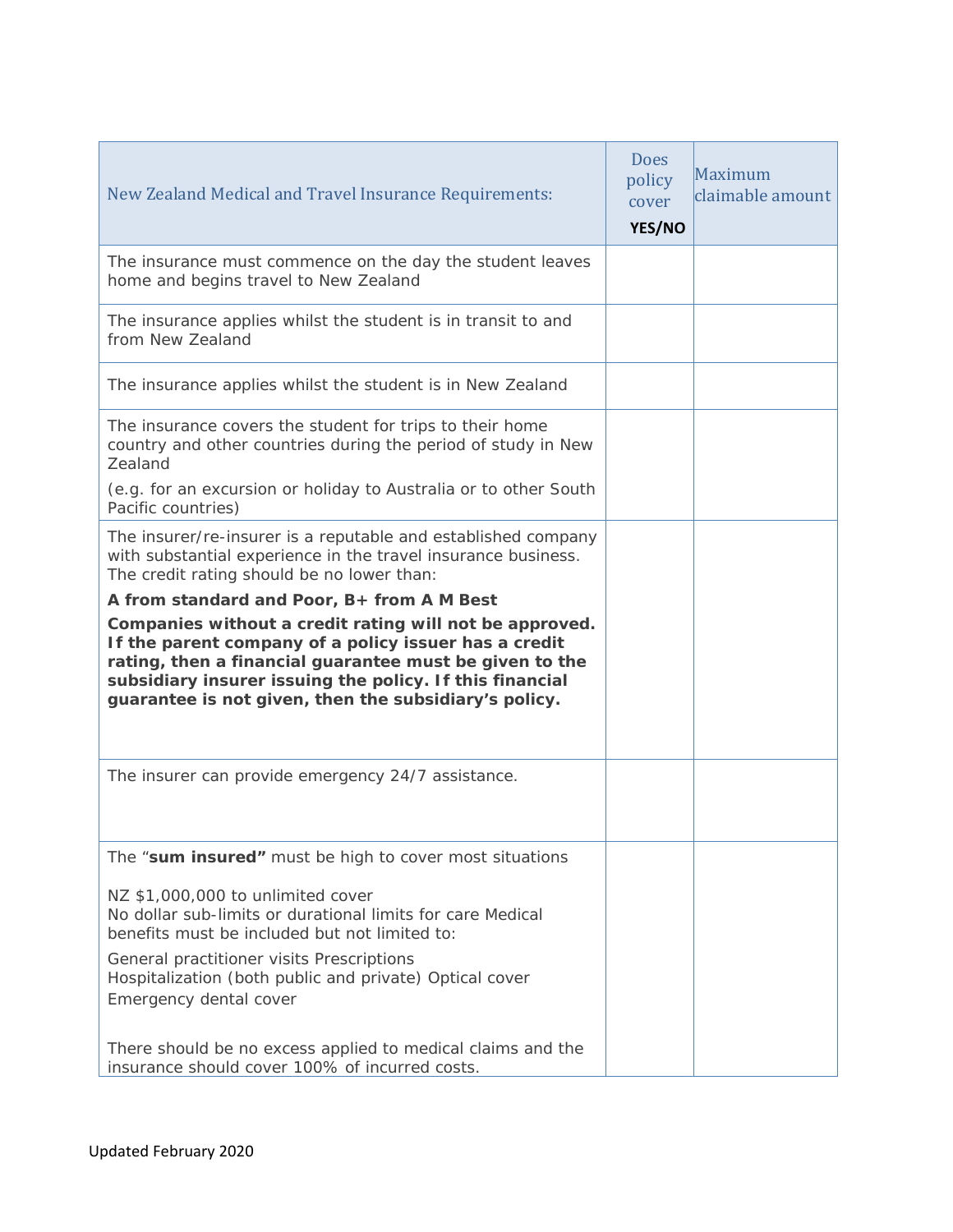| New Zealand Medical and Travel Insurance Requirements:                                                                                                                                                                               | <b>Does</b><br>policy<br>cover<br>YES/NO | Maximum<br>claimable amount |
|--------------------------------------------------------------------------------------------------------------------------------------------------------------------------------------------------------------------------------------|------------------------------------------|-----------------------------|
| <b>Emergency Evacuation and Repatriation from New</b><br><b>Zealand or places</b>                                                                                                                                                    |                                          |                             |
| The insurance must adequately cover the cost of repatriation<br>in the event of serious illness or injury                                                                                                                            |                                          |                             |
| The Evacuation benefit must work two ways:<br>1. If the student becomes seriously ill or injured and needs to<br>be accompanied home (either alive or deceased) with medical<br>professionals these costs are met by the insurance   |                                          |                             |
| 2. If members of student's immediate family living overseas<br>become critically ill or die, the policy will fly the student home<br>and then back to New Zealand to complete their studies.<br>Adequate policy limits are required. |                                          |                             |
| Accompanying relative cover should also be available in the<br>event the student becomes seriously ill or dies the policy<br>should pay for parents travel to New Zealand and return as<br>well as accommodation                     |                                          |                             |
| <b>Travel Insurance Policy Components</b>                                                                                                                                                                                            |                                          |                             |
| Loss of baggage and other personal effects                                                                                                                                                                                           |                                          |                             |
| Accident and injury cover                                                                                                                                                                                                            |                                          |                             |
| Disruption to travel plans                                                                                                                                                                                                           |                                          |                             |
| Cost of medical care in stop-over countries                                                                                                                                                                                          |                                          |                             |
| Personal effects including items like musical instruments laptop<br>computers, and sporting equipment, money and travel<br>documents                                                                                                 |                                          |                             |